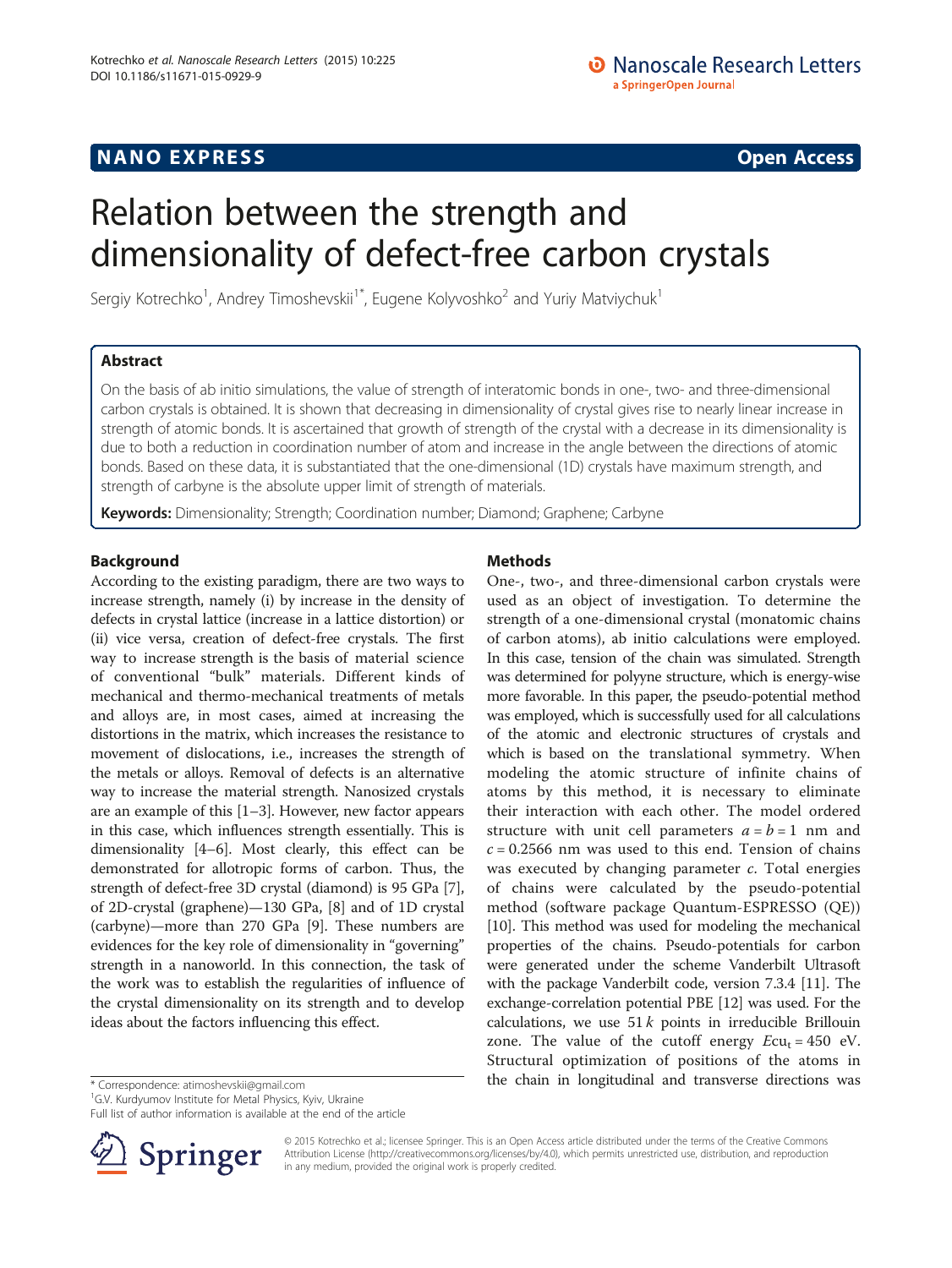<span id="page-1-0"></span>carried out within the accuracy 1 mRy/a.e. The accuracy of calculation of total energies was 0.001 eV.

To determine the strength of atomic bonds,  $R_{2D}$ , in two-dimensional (2D) crystal (graphene), the value of fracture stress of graphene [[13\]](#page-4-0) obtained by ab initio simulation of tension of graphene sheets in two directions "zigzag" and "armchair" were used. The magnitude of atomic bond strength Fc was determined as the value of critical force acting on the bond at the time of instability of the graphene sheet at its tension:

$$
R_{\rm 2D}^{\rm zig} = \sigma_{\rm c}^{\rm zig} d_0 b_0 \times (1 - \varepsilon) \tag{1}
$$

$$
R_{2D}^{arm} = \sigma_c^{arm} d_0 b_0 \times (1 - \varepsilon)
$$
  
 
$$
\times (1 + \cos(\theta_0)) \times \cos(1 - \theta')
$$
 (2)

where  $\sigma_c^{\text{zig}}$  and  $\sigma_c^{\text{arm}}$  are the critical stresses of instability of graphene sheet under tension in the directions zigzag and armchair, respectively;  $b_0 = \sqrt{3}/2a_0 a_0 = 0.1422$  nm is the lattice parameter;  $d_0 = 0.334$  nm is the effective thickness of graphene sheet;  $\theta_0 = 120^\circ$  is the angle between atomic bonds ij and jk in undeformed state;  $\theta' = 130^\circ$  is the angle, at which instability in graphene occurs (was determined based on the geometry of the system at instability); and  $\varepsilon$  is the transverse deformation of graphene sheet.

Strength of atomic bonds in three-dimensional (3D) crystal (diamond) was determined on the basis of ab initio simulations of tension of diamond crystals in the direction  $\langle 111 \rangle$  [\[7\]](#page-4-0). The strength value was calculated as the critical magnitude of the force acting on the interatomic bond at instability of the crystal under tension:

$$
R_{3D} = \frac{3\sqrt{3}}{2} \sigma_c a_0^2 \cos^2(\pi/2 - \theta)
$$
 (3)

where  $\sigma_c$  is the critical stress of instability,  $a_0$  is the lattice parameter, and  $\theta$  is the angle between atomic bonds ij and jk in deformed state.

Theoretical analysis of the orientation-dependence of strength and its value-dependence on coordination number of atom was executed within the formalism of Brenner potential [[14\]](#page-4-0), which is based on Abel pseudo-potential theory [[15\]](#page-4-0) that describes well the carbon compounds. Parameterization of the potential was carried out by the set II of Brenner parameters [[14\]](#page-4-0):  $R = 0.139$  nm,  $D(e) = 6.0$ ,  $s = 1.22$ ,  $\beta = 0.21$  nm<sup>-1</sup>,  $\delta$  = 0.5,  $a_0$  = 0.00020813,  $c_0^2$  = 330<sup>2</sup>, and  $d_0^2$  = 3.5<sup>2</sup>. Since the Brenner potential in initial state gives a significant overestimation of strength of atomic bonds, which reaches values of 30 nN (Fig. 1a), its modification was carried out for the crystal that consisted in correction of cutoff



function fcut (rij)  $\equiv$  1. It enabled to get the values of strength, which agree well with the results of ab initio simulations.

#### Results and discussion

The strength of atomic bonds in one-dimensional crystal was determined by the critical stress of instability of monatomic chain under the conditions of uniaxial tension (Fig. [2](#page-2-0)). In accordance with the data obtained,  $R_{1D}$  = 11.3 nN. This value is in good agreement with the evidence of 12.2 nN [\[16\]](#page-4-0) and with the value 12.3 nN obtained for chains containing more than ten atoms [\[4](#page-4-0)].

To determine the strength of atomic bonds in 2Dcrystals, data of ab initio simulation of tension and fracture of graphene sheets in zigzag and armchair direction [[13](#page-4-0)] were used. The critical value of the force at the moment of instability of the graphene sheet was determined by Eqs. (1) and (2). According to the results obtained, the strength of atomic bonds in graphene for armchair direction was 8.9 nN and for zigzag direction—8.3 nN. It should be noted that the difference in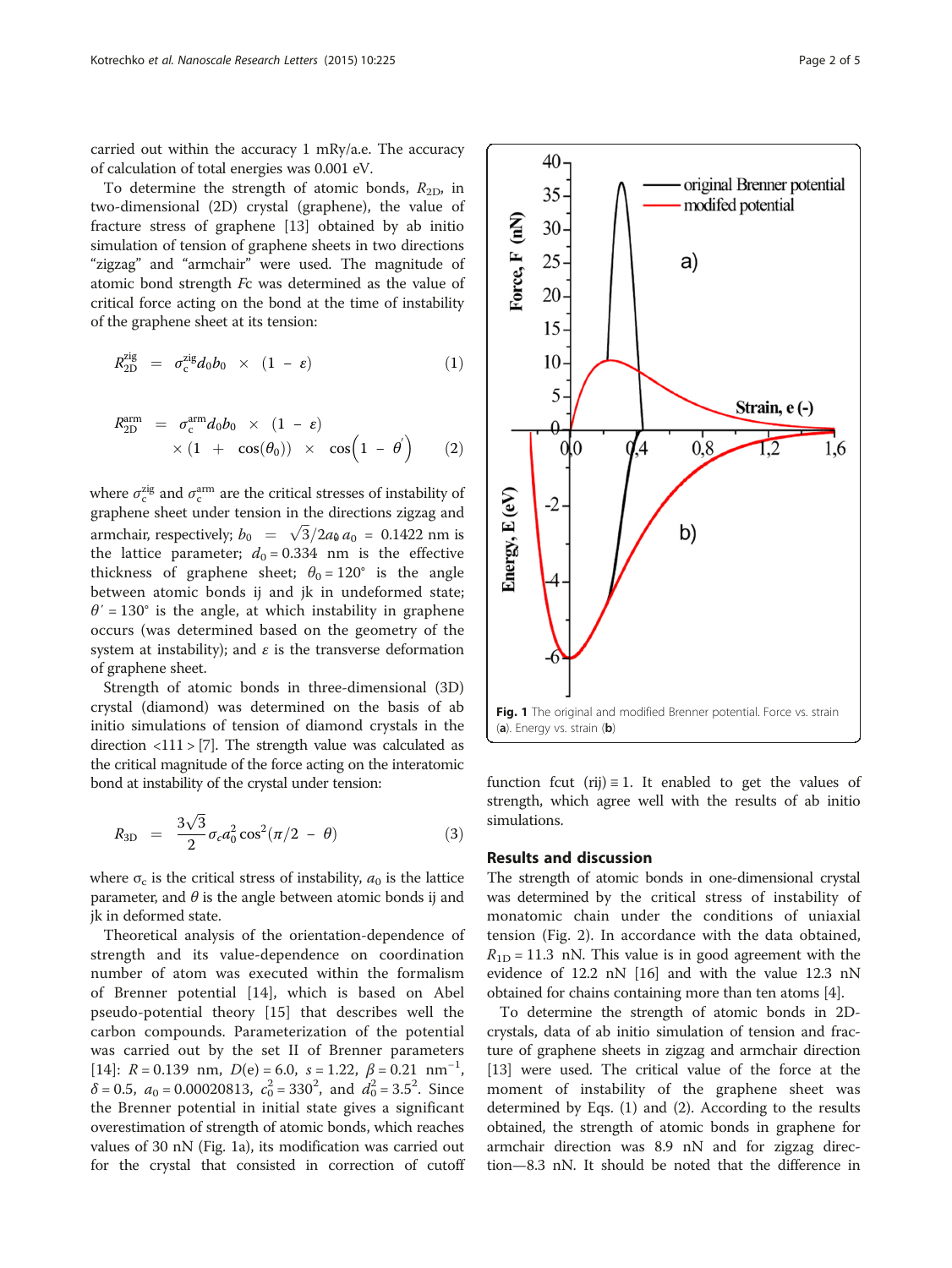angles between atomic bonds in the stretched sheet of graphene is the cause for different values of atomic bonds strength in graphene at transition from zigzag to armchair orientation. Thus, at the moment of instability under tension in armchair direction, the orientation of atomic bonds is characterized by angles of 130° and 130°, while for tension in zigzag direction, they are 114° and 132°, respectively (Fig. 3). Really, calculations using Brenner potential, in the first case, give the value of strength of atomic bonds equal to 8.49 nN, and in the second case, this value is 7.5 nN (Fig. 3). Accordingly,

0

2

4

6

Bond strength, R (nN)

8

10

12

14

the ratio of the strengths of atomic bonds obtained by the result of ab initio calculations is 1.07 and of those obtained from the Brenner potential is 1.14. The difference does not exceed 9 %. The absolute value of these "strength anisotropy" is not much great, but it illustrates one of the specific features of interatomic interaction of carbon atoms, namely, its orientation-dependence.

The value of bond strength in diamond was obtained based on the results of ab initio simulations. The critical value of the force acting in the bonding at the time of instability of the diamond lattice was determined by Eq. ([3](#page-1-0)). In compliance with the results obtained, bond strength in diamond is  $R_{3D} = 5.2$  nN.

According to the results, change in the dimensionality of defect-free crystals essentially affects their bond strength. This effect manifests itself in a significant (more than two times) increase in the bond strength of the transition from three- to two- to one-dimensional crystals (Fig. 3). Strength values of bonds calculated using the modified Brenner potential are plotted on the same graph. Calculations were executed for both the initial crystal and taking into account changes of angles  $\theta$  between the bonds when reaching a critical strain of crystal instability. The results of calculations, agree well with the ab initio data. As it is indicated in Fig. 3, the transition from three- to two- to onedimensional crystals, change in coordination numbers is accompanied by a change in the angles  $\theta$  between the directions of atomic bonds. To separate the contributions of the coordination number  $Z$  and the angle  $\theta$  to this change in the strength  $R$ , Brenner formalism was used.

360

 $121$ 110 Bond strength,  $\sigma$ <sub>c</sub> (GPa



armchair zigzag

Graphene

Diamond

 $diamond < 111$ 

1 2 3

armchair zigzad

Carbyne

<span id="page-2-0"></span>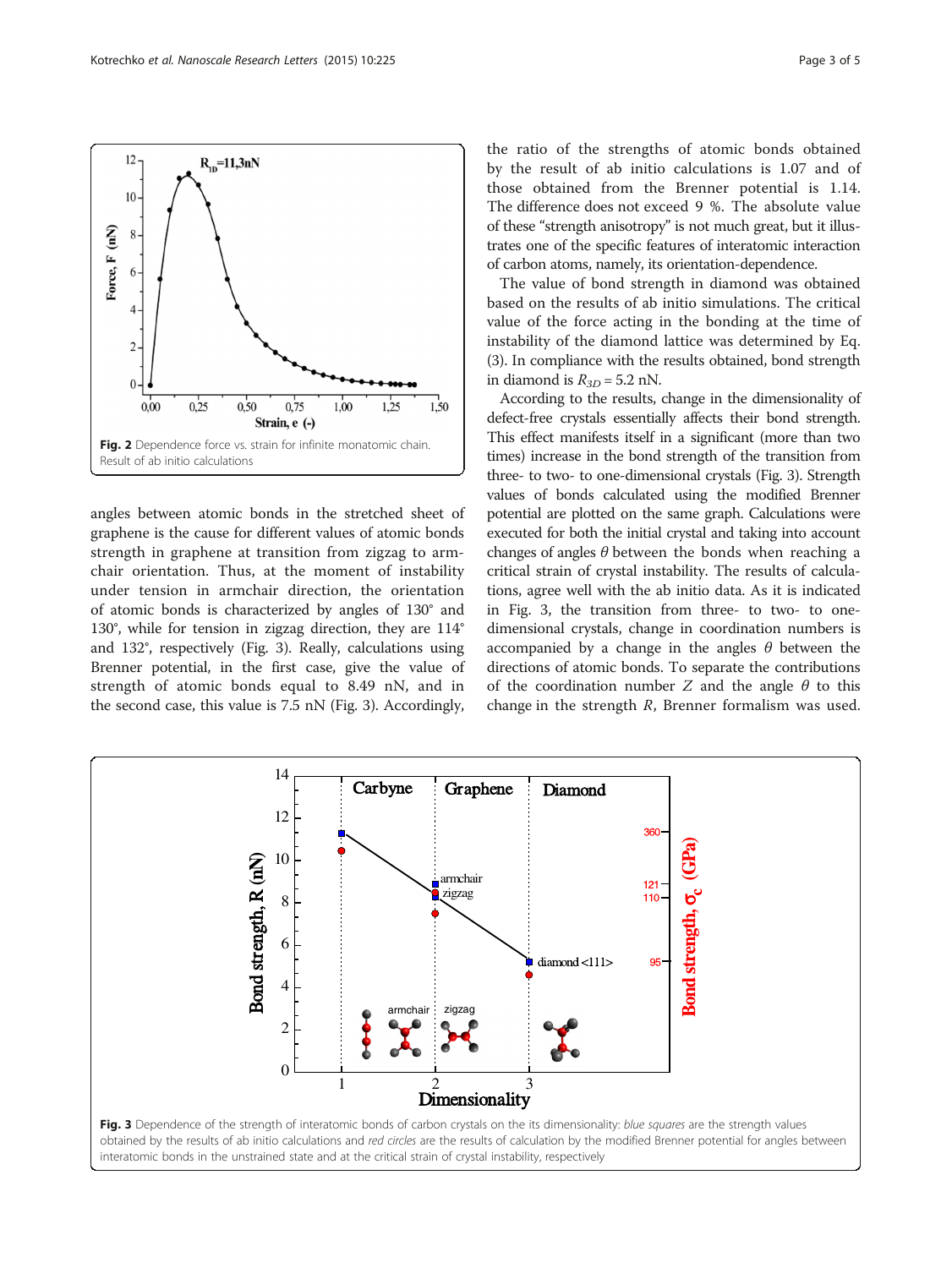In explicit form, the dependence of strength  $R$  on the coordination number Z may be derived only for the case of equal angles  $\theta_{ijk}$  with all neighboring atoms  $k$ :

$$
R(Z, \theta) = D^{(e)} \beta \frac{\sqrt{2s}}{s - 1} \left( s^{1/(1 - s)} - s^{s/(1 - s)} \right) \times \left( 1 + (z - 1)G(\theta_{ijk}) \right)^{\frac{\delta s}{1 - s}}
$$
(4)

where  $G$  ( $\theta_{ijk}$ ) is the angle function [[14\]](#page-4-0).

Using the relations suggested in [[14](#page-4-0)] and the magnitudes of Brenner parameters (set II from [[14\]](#page-4-0)), orientation dependencies of strength at fixed values of coordination number  $Z = 2$ , 3, 4 were built (Fig. 4).

Formally, Brenner-dependence describes the change in strength with the angle within the range from 0° to 180°. But in the real objects (diamond, graphene, carbyne), variation of the angle does not exceed the range 90°–180°, so the analysis is confined to this range of values.

According to the data in Fig. 4, the sensitivity of strength to change in the angle increases with the growth of coordination number Z. On the other hand, the sensitivity of strength to changes in coordination number increases with decreasing in angle. As it is indicated in Fig. 5, at transition from diamond to carbyne, bond strength increases 2.3 times, while 56 % of this increase in the strength is due to a decrease of the coordination number and 44 % is related to the growth of angle to the maximum possible one, which is 180°.

Regularities of dependence of atomic bond strength on coordination number are demonstrated by the carbon, because it is most convenient to analyze this problem. However, these regularities are inherent also to other





materials. Work [\[17](#page-4-0)] gives evaluation of the strength of atomic bonds in 1D and 3D crystals for metals such as Cu, Ag, Au, Pd, and Pt. The results of calculations by different methods show that at transition from 1D- to 3D-crystals, the strength of atomic bonds should increase by two to three times.

Such a significant increase in the strength of the interatomic bond is due to the change in electronic structure of the crystal, which occurs with a decrease in the coordination number. In carbon, this manifests itself in the transition from  $sp^3$ - to  $sp^2$ - and  $sp^1$ -hybridization. In metallic crystals, a significant change in the electronic structure is also observed. Qualitatively, this change can be interpreted as an increase in the portion of "covalent" component [\[18](#page-4-0)].

Thus, the material in the form of a one-dimensional crystal (monatomic chain) should have the highest level of strength. In this regard, strength of carbyne claims to be the absolute upper limit of strength of materials. According to the results of ab initio calculations, carbyne containing five atoms has a maximum strength. This strength is 13.1 nN [[4\]](#page-4-0). When the effective diameter of the chain equals 0.200 nm [\[9\]](#page-4-0), its value is 417 GPa. In [[19](#page-4-0)], for an infinite chain, the strength values 9.3–11.7 nN were obtained, and considerably smaller value of effective diameter  $d = 0.077$  nm was utilized. This gives the strength value for infinite chain equal to 1988–2501 GPa. In [\[9](#page-4-0)], the experimental measurement of carbyne strength was executed. It was ascertained that its strength must exceed 270 GPa. This lower bound for strength of carbyne is more than two times greater than the experimental value of strength of graphene (two-dimensional crystal of carbon).